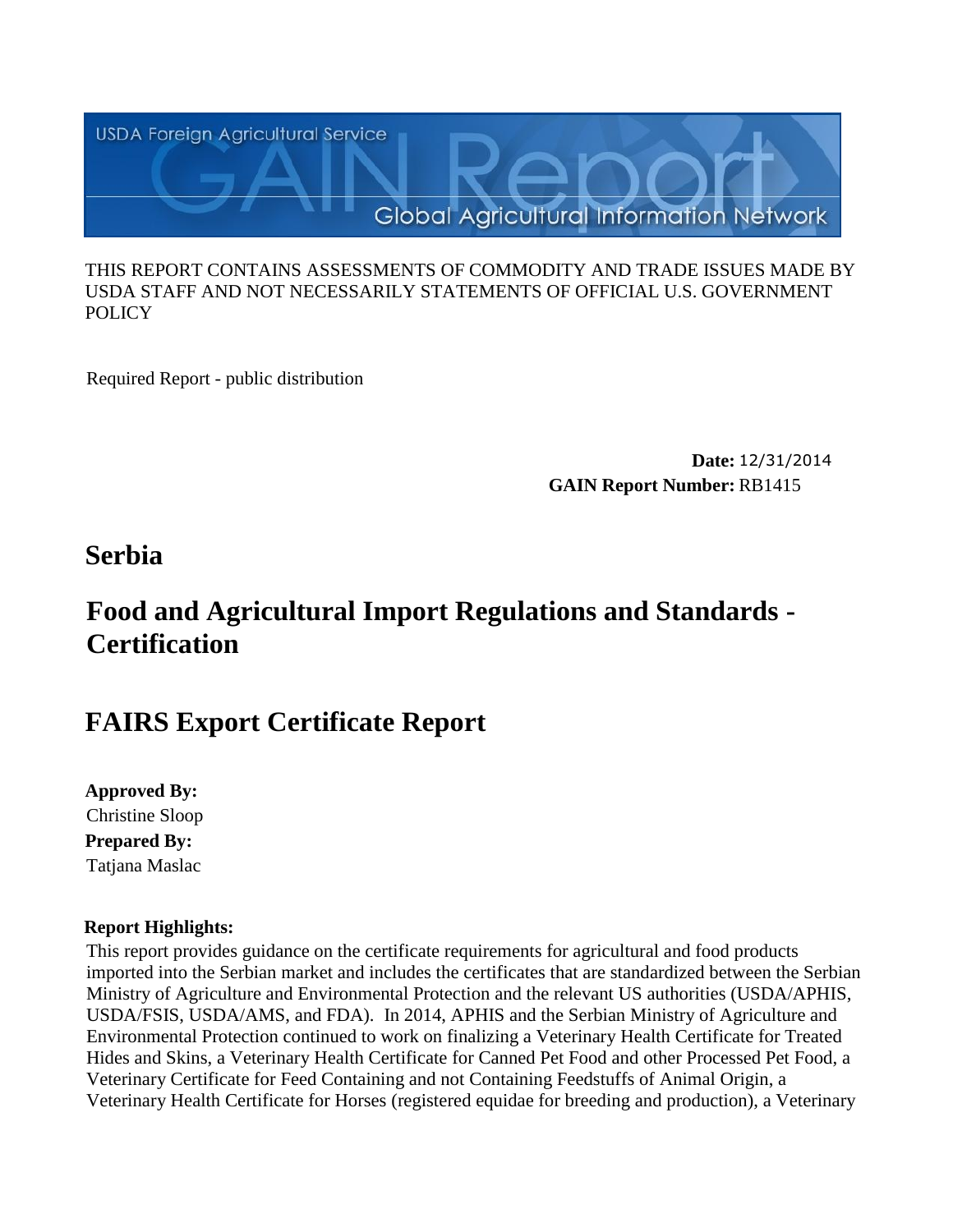Health Certificate for Beef and Beef Products, a Veterinary Health Certificate for Aquaculture animals for farming and a Veterinary Health Certificate for Treated Game Trophies and other Preparations of Birds and Ungulates.

## **Section I. List of All Export Certificates Required By Government (Matrix) :**

Sections that have been updated include: Sections I, II and Appendix I.

## **AUTHOR DISCLAIMER:**

This report was prepared by the Office of Agricultural Affairs of the USDA/Foreign Agricultural Service in Belgrade, Serbia for U.S. exporters of food and agricultural products. While every possible care was taken in the preparation of this report, information provided may not be completely accurate either because policies have changed since its preparation, or because clear and consistent information about these policies was not available. It is highly recommended that U.S. exporters verify the full set of import requirements with their foreign customers, who are normally best equipped to research such matters with local authorities, before any goods are shipped. FINAL IMPORT APPROVAL OF ANY PRODUCT IS SUBJECT TO THE IMPORTING COUNTRY'S RULES AND REGULATIONS AS INTERPRETED BY BORDER OFFICIALS AT THE TIME OF PRODUCT ENTRY.

| No.            | Product(s)                                                                               | <b>Title of</b><br>Certificate                                                                                    | <b>Attestation Required</b><br>on Certificate                                                                              | <b>Purpose</b>                 | <b>Requesting</b><br>Ministry/Agency                             |
|----------------|------------------------------------------------------------------------------------------|-------------------------------------------------------------------------------------------------------------------|----------------------------------------------------------------------------------------------------------------------------|--------------------------------|------------------------------------------------------------------|
| I1             | For fishery<br>products                                                                  | Health<br>Certificate for<br>fish products<br>from the United<br>States intended<br>for the Republic<br>of Serbia | Harmonized with US<br>requirements. See<br>Section II, #1                                                                  | Animal<br>and public<br>health | Ministry of<br>Agriculture and<br>Environmental<br>Protection    |
| $\overline{2}$ | <b>Breeding</b><br>swine                                                                 | Health<br>Certificate for                                                                                         | Harmonized with US<br>requirements. See<br>Section II, #2                                                                  | Animal<br>health               | Ministry of<br>Agriculture<br>and<br>Environmental<br>Protection |
| $\overline{3}$ | Fresh and<br>frozen meat<br>of domestic<br>swine<br>intended for<br>human<br>consumption | Veterinary<br>Health<br>Certificate                                                                               | Not yet standardized<br>with international or<br><b>EU</b> requirements<br>relating to trichinae.                          | Animal<br>and public<br>health | Ministry of<br>Agriculture and<br>Environmental<br>Protection    |
| 4              | Canned pet<br>food                                                                       | Veterinary<br>Health<br>Certificate                                                                               | Serbia seeks a Health<br>Certificate similar to<br>the EU's. However, it<br>is still not endorsable<br>by APHIS. Currently | Animal<br>health               | Ministry of<br>Agriculture and<br>Environmental<br>Protection    |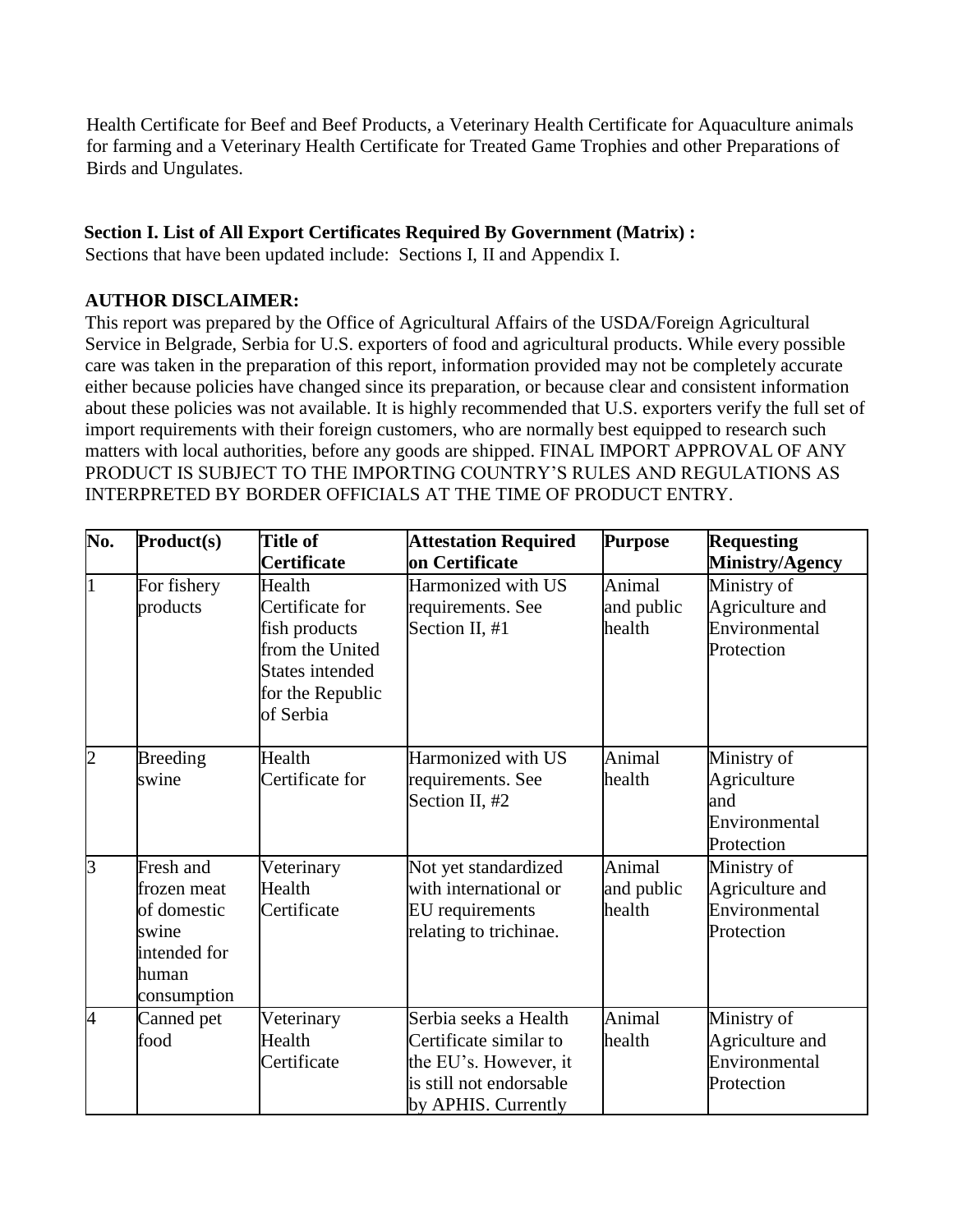|                |                 |                      | being discussed.            |            |                 |
|----------------|-----------------|----------------------|-----------------------------|------------|-----------------|
| 5              | Processed       | Veterinary           | Serbia seeks a Health       | Animal     | Ministry of     |
|                | pet food        | Health               | Certificate similar to      | health     | Agriculture and |
|                | other than      | Certificate          | the EU's. However, it       |            | Environmental   |
|                | canned pet      |                      | is still not endorsable     |            | Protection      |
|                | food            |                      | by APHIS. Currently         |            |                 |
|                |                 |                      | being discussed.            |            |                 |
| 6              | Feed            | Veterinary           | Serbia seeks a Health       | Animal     | Ministry of     |
|                | containing      | Health               | Certificate similar to      | health     | Agriculture and |
|                | feedstuffs of   | Certificate          | the EU's. However, it       |            | Environmental   |
|                | animal          |                      | is still not endorsable     |            | Protection      |
|                |                 |                      |                             |            |                 |
|                | origin          |                      | by APHIS. Currently         |            |                 |
|                |                 |                      | being discussed.            |            |                 |
| 7              | Feed and        | Veterinary           | Serbia seeks a Health       | Animal     | Ministry of     |
|                | feed            | Health               | Certificate similar to      | health     | Agriculture and |
|                | additives not   | Certificate          | the EU's. However, it       |            | Environmental   |
|                | containing      |                      | is still not endorsable     |            | Protection      |
|                | feedstuffs of   |                      | by APHIS. Currently         |            |                 |
|                | animal          |                      | being discussed.            |            |                 |
|                | origin          |                      |                             |            |                 |
| 8              | Dairy           | Sanitary             | Harmonized with US          | Animal     | Ministry of     |
|                | Products        | Certificate f        | requirements. See           | and public | Agriculture and |
|                |                 |                      | Section II, #8              | health     | Environmental   |
|                |                 |                      |                             |            | Protection      |
| $\overline{9}$ | <b>Breeding</b> | <b>Animal Health</b> | Harmonized with US          | Animal     | Ministry of     |
|                | cattle          | Certificate          | requirements. See           | health     | Agriculture and |
|                |                 |                      | Section II, #9              |            | Environmental   |
|                |                 |                      |                             |            | Protection      |
| 10             | <b>Bovine</b>   | Health               | Harmonized with US          | Animal     | Ministry of     |
|                | semen           | Certificate          | requirements. Section       | health     | Agriculture and |
|                |                 |                      | II, #10                     |            | Environmental   |
|                |                 |                      |                             |            | Protection      |
| 11             | <b>Bovine</b>   | Health               | Harmonized with US          | Animal     | Ministry of     |
|                | embryos         | Certificate          | requirements. Section       | health     | Agriculture and |
|                |                 |                      | II, #11                     |            | Environmental   |
|                |                 |                      |                             |            | Protection      |
| 12             | Class B shell   | Health               | Harmonized with U.S         | Animal     | Ministry of     |
|                | eggs            | Certificate          | requirements/accepted       | and public | Agriculture and |
|                |                 |                      | EU model for Export         | health     | Environmental   |
|                |                 |                      | <b>Health Certification</b> |            | Protection      |
|                |                 |                      | for Serbia. See Section     |            |                 |
|                |                 |                      | II, #12                     |            |                 |
| 13             | Registered      | Health               | Still not endorsable by     | Animal     | Ministry of     |
|                | equidae for     | Certificate          | <b>APHIS. Currently</b>     | health     | Agriculture and |
|                |                 |                      |                             |            | Environmental   |
|                | breeding and    |                      | being discussed.            |            |                 |
|                | production      |                      |                             |            | Protection      |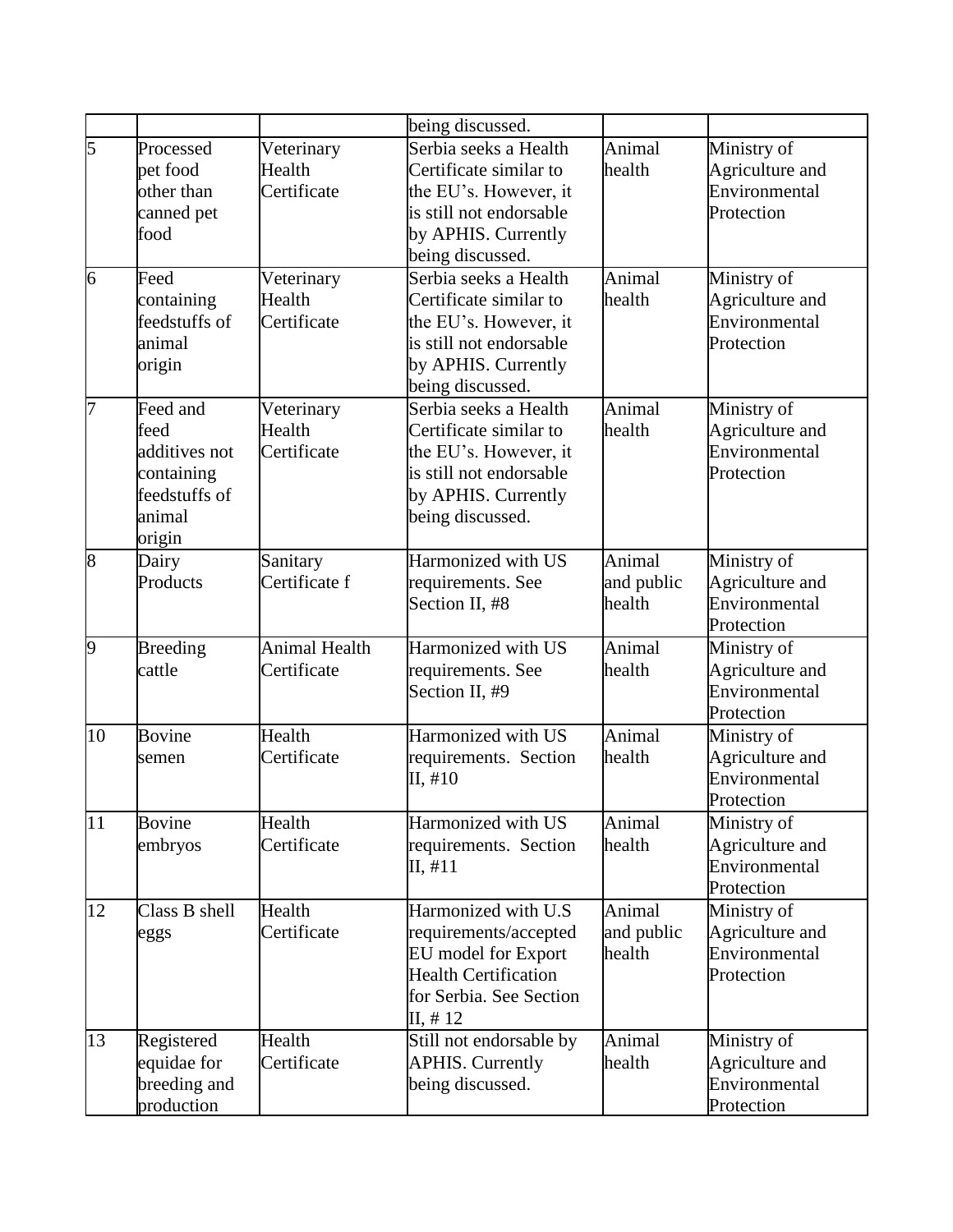| 14 | Meat<br>products                                                                                                         | Health<br>Certificate                                             | See Section II, #14 for<br>updates                                                                                                                                   | Animal<br>and public<br>health | Ministry of<br>Agriculture and<br>Environmental<br>Protection |
|----|--------------------------------------------------------------------------------------------------------------------------|-------------------------------------------------------------------|----------------------------------------------------------------------------------------------------------------------------------------------------------------------|--------------------------------|---------------------------------------------------------------|
| 15 | Poultry meat<br>and poultry<br>meat<br>products                                                                          | Veterinary<br>Health<br><b>Certificate FSIS</b><br>Form No. 9060- | Standardized.<br>See "Import<br>procedures for the<br>U.S. poultry meat and<br>poultry meat products<br>intended for the<br>Republic of Serbia" -<br>Section II, #15 | Animal<br>and public<br>health | Ministry of<br>Agriculture and<br>Environmental<br>Protection |
| 16 | Poultry meat<br>and poultry<br>meat<br>products                                                                          | Certificate of<br>wholesomeness<br>and FSIS Form<br>9235-1        | Standardized.<br>See "Import<br>procedures for U.S.<br>poultry meat and<br>poultry meat products<br>intended for the<br>Republic of Serbia" -<br>Section II, #16     | Animal<br>and public<br>health | Ministry of<br>Agriculture and<br>Environmental<br>Protection |
| 17 | Poultry meat<br>and poultry<br>meat<br>products                                                                          | Certificate for<br>Wholesomeness<br>(Bilingual)                   | Standardized.<br>See "Import<br>procedures for the<br>U.S. poultry meat and<br>poultry meat products<br>intended for the<br>Republic of Serbia" -<br>Section II, #17 | Animal<br>and public<br>health | Ministry of<br>Agriculture and<br>Environmental<br>Protection |
| 18 | Treated<br>hides and<br>skins                                                                                            | Health<br>Certificate                                             | Serbia seeks a Health<br>Certificate similar to<br>the EU's. However, it<br>is still not endorsable<br>by APHIS. Currently<br>being discussed.                       | Animal<br>health               | Ministry of<br>Agriculture and<br>Environmental<br>Protection |
| 19 | Aquaculture<br>animals for<br>farming,<br>relaying, put<br>and take<br>fisheries and<br>open<br>ornamental<br>facilities | Health<br>Certificate                                             | Serbia seeks a Health<br>Certificate similar to<br>the EU's. Currently<br>being discussed<br>between APHIS and<br>Serbian Veterinary<br>Office.                      | Animal<br>and public<br>health | Ministry of<br>Agriculture and<br>Environmental<br>Protection |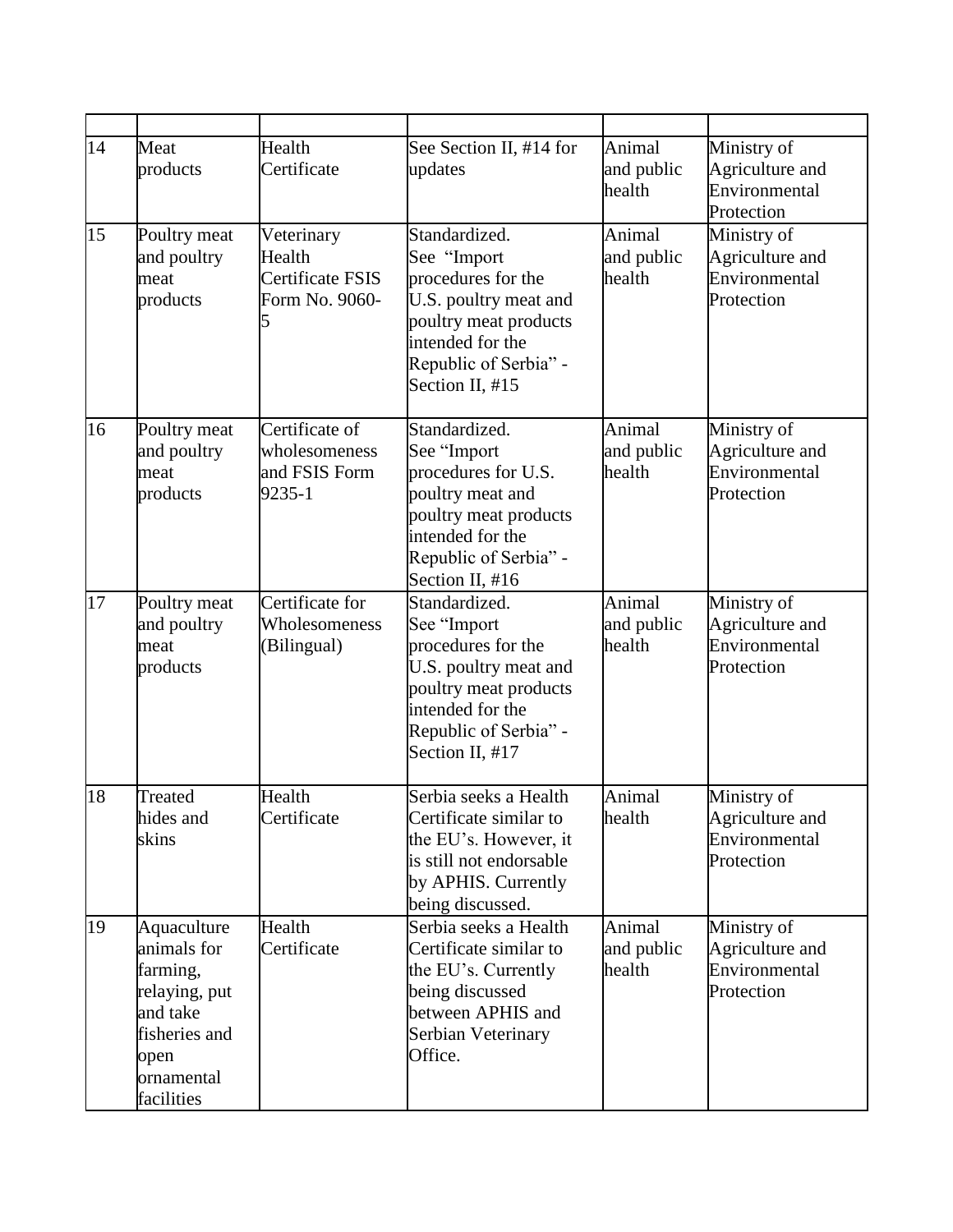| 20 | Plants, plant | Phytosantary           | Not standardized,                                 | Plant       | Ministry of                      |
|----|---------------|------------------------|---------------------------------------------------|-------------|----------------------------------|
|    | products and  | Certificate            | although Serbia                                   | protection  | Agriculture and                  |
|    | planting seed |                        | follows IPPC                                      |             | Environmental                    |
|    | materials     |                        | guidelines. See                                   |             | Protection                       |
|    |               |                        | Section II, #20: PPQ                              |             |                                  |
|    |               |                        | <b>Form 577</b>                                   |             |                                  |
| 21 | Plants, plant | Phytosantary           | Not standardized,                                 | Plant       | Ministry of                      |
|    | products and  | Certificate for        | although Serbia                                   | protection  | Agriculture and                  |
|    | planting seed | re-export              | follows IPPC                                      |             | Environmental                    |
|    | materials     |                        | guidelines. See                                   |             | Protection                       |
|    |               |                        | Section II, #21: PPQ                              |             |                                  |
|    |               |                        | Form 579                                          |             |                                  |
| 22 | Beef and      | Health                 | Serbia seeks a Health                             | Animal      | Ministry of                      |
|    | Beef          | Certificate            | Certificate similar to                            | and public  | Agriculture and                  |
|    | products      |                        | the EU's. However, it                             | health      | Environmental                    |
|    |               |                        | is still not endorsable                           |             | Protection                       |
|    |               |                        | by FSIS. Currently                                |             |                                  |
| 23 | Plant and     |                        | being discussed.                                  | Plant       |                                  |
|    | plant         | Quality<br>Certificate | Not standardized, but<br>preference is that it be |             | Ministry of                      |
|    |               |                        |                                                   | protection  | Agriculture and<br>Environmental |
|    | products      |                        | issued by an                                      |             | Protection                       |
|    |               |                        | independent institution                           |             |                                  |
|    |               |                        | in the country of                                 |             |                                  |
| 24 | Organic       | Certificate of         | export.<br>Foreign /U.S.                          | Food        | Ministry of                      |
|    | products      | organic                | certificate has to be re-                         | safety/     | Agriculture and                  |
|    |               | products               | certified by a Serbian                            | plant       | Environmental                    |
|    |               |                        | institution. See                                  | protection  | Protection                       |
|    |               |                        | Section II, #23                                   |             |                                  |
| 25 | Food          | Health                 | Not standardized, but                             | Food        | Ministry of                      |
|    | products      | Certificate            | preference is that it be                          | safety,     | Agriculture and                  |
|    | and           |                        | issued by an                                      | plant       | Environmental                    |
|    | alcoholic     |                        | independent institution                           | protection, | Protection,                      |
|    | beverages     |                        | in the country of                                 | sanitary    | Ministry of                      |
|    |               |                        | export                                            | inspection  | Health                           |
| 26 | Food          | Certificate of         | Not standardized, but                             | Food        | Ministry of                      |
|    | products      | Origin                 | preference is that it be                          | safety,     | Agriculture and                  |
|    | and           |                        | issued by an                                      | plant       | Environmental                    |
|    | alcoholic     |                        | independent institution                           | protection, | Protection,                      |
|    | beverages     |                        | in the country of                                 | sanitary    | Ministry of                      |
|    |               |                        | export.                                           | inspection  | Health                           |
| 27 | Food          | Certificate of         | Not standardized, but                             | Food        | Ministry of                      |
|    | products      | Quality                | preference is that it be                          | safety,     | Health and                       |
|    | and           |                        | issued by an                                      | plant       | Ministry of                      |
|    | alcoholic     |                        | independent institution                           | protection, | Agriculture and                  |
|    | beverages     |                        | in the country of                                 | sanitary    | Environmental                    |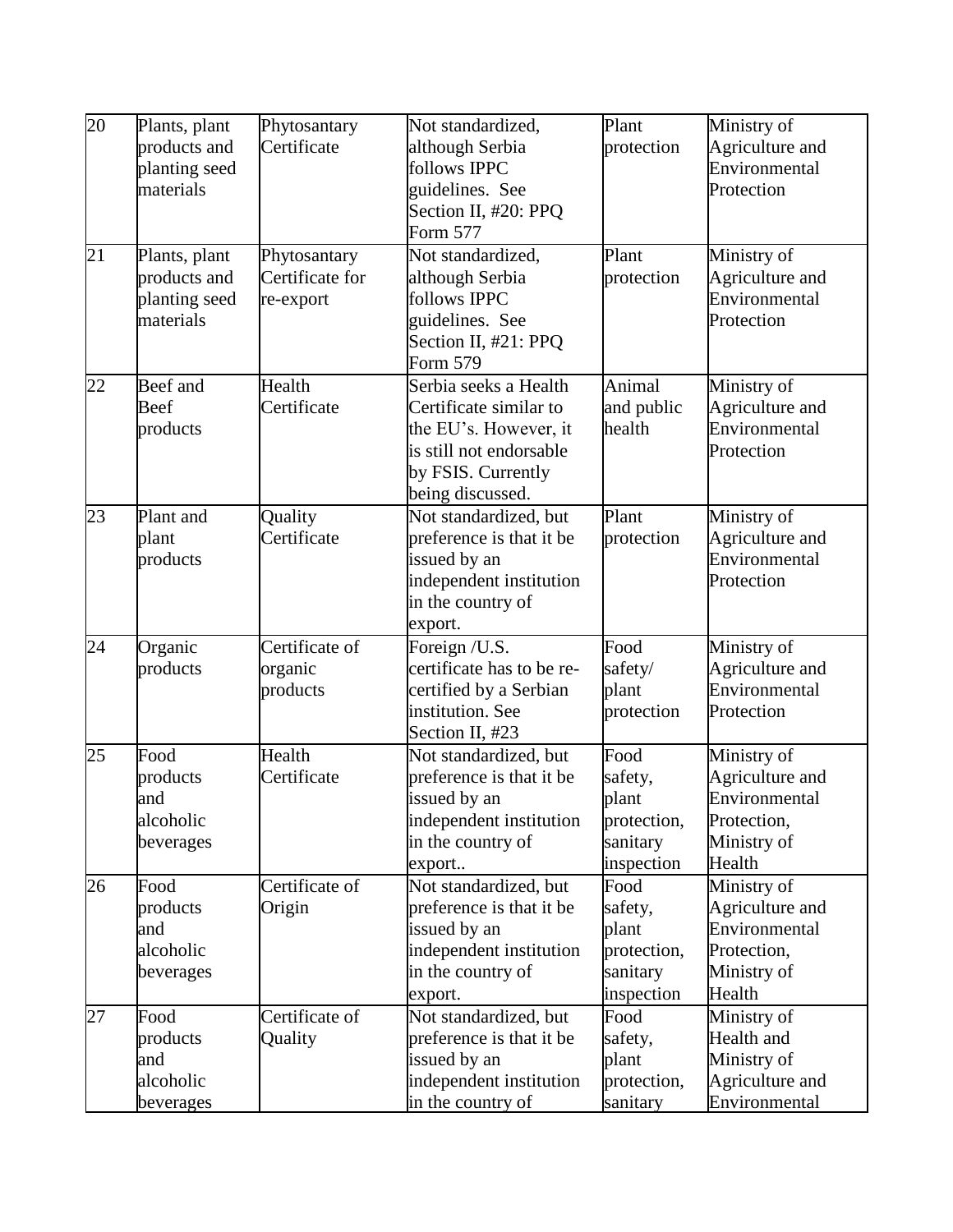|    |                   |                                                                                    | export.                                                                                                                      | inspection          | Protection                                                                                 |
|----|-------------------|------------------------------------------------------------------------------------|------------------------------------------------------------------------------------------------------------------------------|---------------------|--------------------------------------------------------------------------------------------|
| 28 | Seed<br>Materials | <b>ISTA-</b><br>International<br><b>Seed Testing</b><br>Association<br>Certificate | Can be obtained from<br>the International Seed<br><b>Testing Association</b><br>(ISTA).                                      | Plant<br>protection | Ministry of<br>Agriculture and<br>Environmental<br>Protection                              |
| 29 | Seed<br>Materials | <b>OECD Varietal</b><br>Certification of<br>Seed for<br>International<br>Trade     | Can be obtained from<br>the OECD                                                                                             | Plant<br>protection | Ministry of<br>Agriculture and<br>Environmental<br>Protection                              |
| 30 | Food<br>products  | Certificate of<br>Radiation<br>(for food from<br>certain<br>geographic<br>areas)   | Not standardized, but<br>preference is that it be<br>issued by an<br>independent institution<br>in the country of<br>export. | Food<br>Safety      | Ministry of<br>Health and<br>Ministry of<br>Agriculture and<br>Environmental<br>Protection |

## **Section II. Purpose of Specific Export Certificate(s)**

## **1. Health certificate for fish products intended for export from the United States to the Republic of Serbia.**

Certificate Purpose: This certificate is for animal health purposes and must accompany the consignment until it reaches the place of destination. It identifies the consignment, the origin of the product, the destination of the product and provides health attestations.

The certificate is required by the Ministry of Agriculture and Environmental Protection - Veterinary **Directorate** 

This certificate was harmonized with the related U.S. regulations in 2008.

For a sample of the required certificate please go to web page: [http://www.seafood.nmfs.noaa.gov/export/export\\_certification/export\\_certification.html](http://www.seafood.nmfs.noaa.gov/export/export_certification/export_certification.html)

## **2. Health certificate for breeding swine intended for export from the United States to the Republic of Serbia**

Certificate Purpose: This certificate is for animal health purposes and must accompany the consignment until it reaches the place of destination. It is for animal identification (Reg. no. of herd, earmark or tattoo, breed, sex, date of birth), and provides information on the destination of the animals and health information about the animals.

The certificate is required by the Ministry of Agriculture and Environmental Protection - Veterinary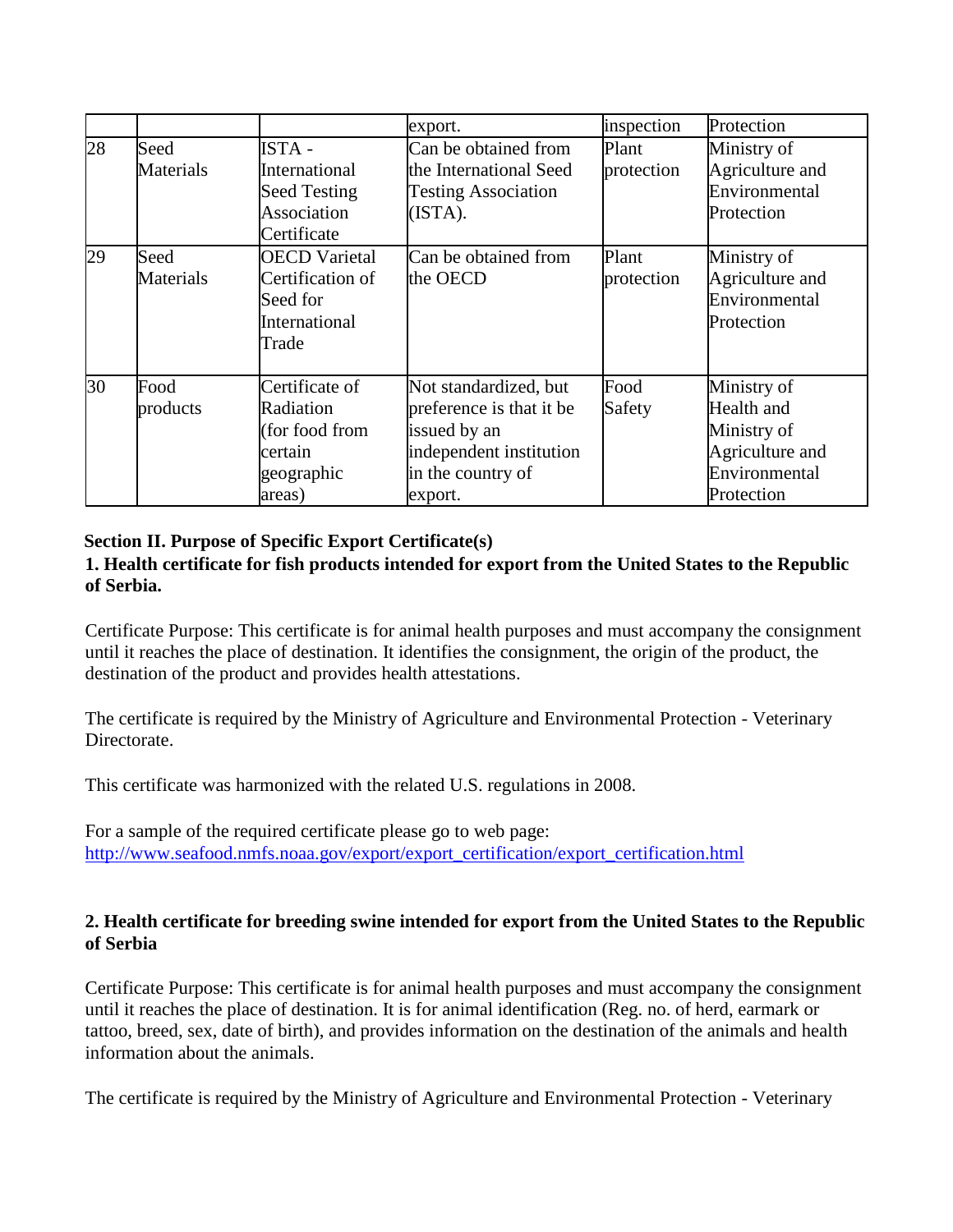Directorate.

This certificate was harmonized with the related U.S. regulation in 2009.

For a sample of the required certificate please go to web page: [http://www.aphis.usda.gov/regulations/vs/iregs/animals/animal\\_serbia.shtml](http://www.aphis.usda.gov/regulations/vs/iregs/animals/animal_serbia.shtml)

## **3. Veterinary certificate for fresh and frozen meat of swine for human consumption intended for export from the United States in the Republic of Serbia**

Certificate Purpose: This certificate is for animal and public health purposes and must accompany the consignment until it reaches its destination. It identifiesthe consignor, consignee, origin of the meat, intended destination of the meat, establishment address, registration (approval) number, means of transport and consignment, , individual types of the meat included in the consignment and animal health attestation.

The certificate is required by the Ministry of Agriculture and Environmental Protection -Veterinary Directorate.

Serbia currently is not accepting the U.S. veterinary certificate for export of fresh or frozen meat of swine due to the fact that it does not recognize the U.S. or international methods of treating trichinae by freezing meat. Serbia requires trichinae testing of all imported U.S. fresh or frozen meat of swine. The USDA's Food Safety Inspection Service is currently discussing the international standards and Serbian testing requirements with the Serbian Veterinary Directorate.

#### **4. Veterinary certificate for canned pet food intended for export from the United States to the Republic of Serbia**

Certificate Purpose: This certificate is for animal health purposes and must accompany the consignment until it reaches its destination. It identifies the consignor, consignee, origin of fat derivatives, destination of the products, place of loading for expor, means of transport and consignment, the type of pet food and health attestation.

This certificate is required by the Ministry of Agriculture and Environmental Protection - Veterinary Directorate.

Serbia is requiring the same as a Health Certificate for canned pet food destined for or transiting through the European Union. This certificate is still not endorsable by APHIS, although discussions are ongoing, even EU accepted that US status of BSE changed to negligible risk.

## **5. Veterinary certificate for processed pet food other than canned pet food intended for export from the United States to the Republic of Serbia**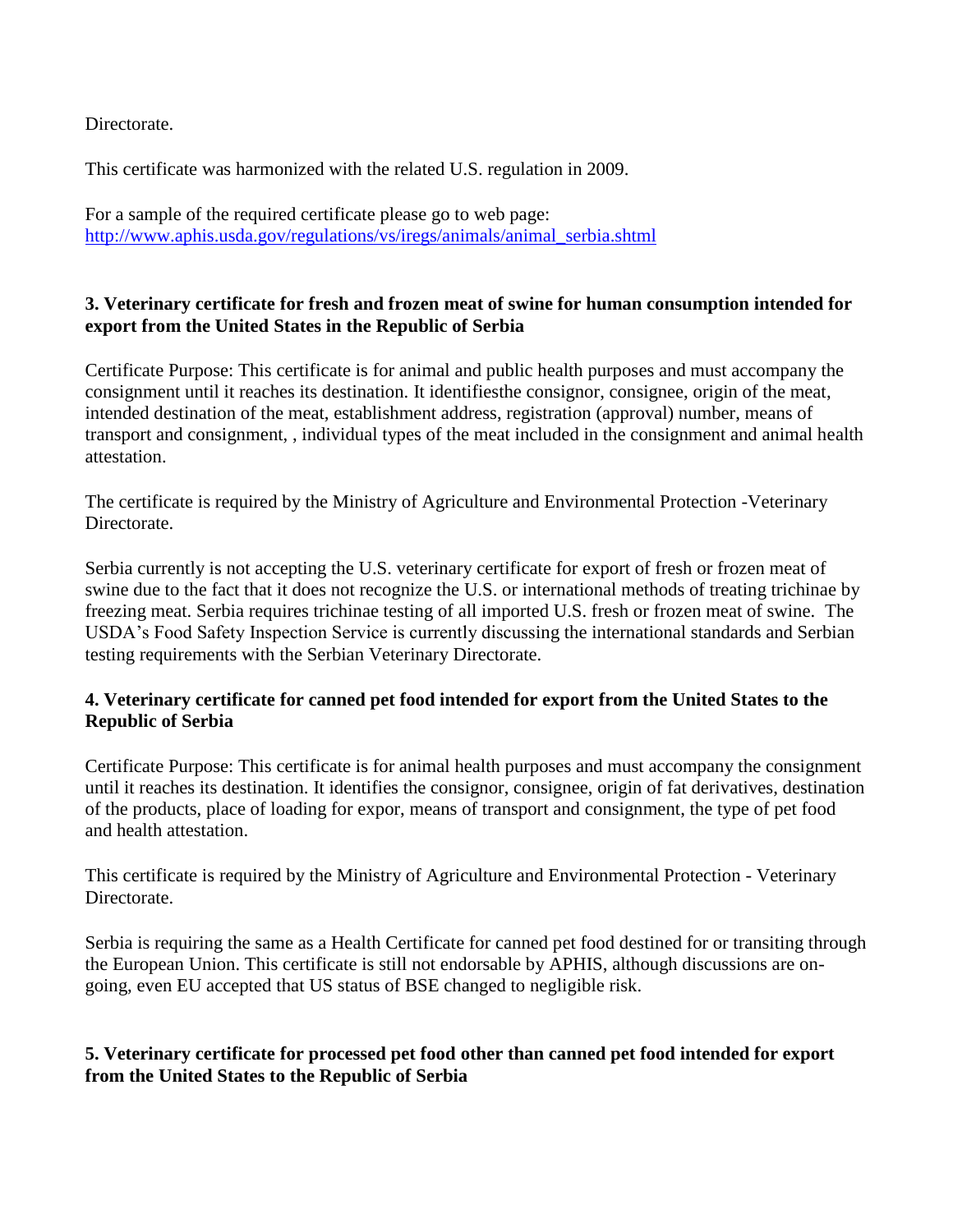Certificate Purpose: This certificate is for animal health purposes and must accompany the consignment until it reaches its destination. It identifies the consignor, consignee, destination of the products, place of loading for exportation, means of transport and consignment, of the type of pet food and health attestation.

This certificate is required by the Ministry of Agriculture and Environmental Protection - Veterinary Directorate.

Serbia is requiring the same as the Health Certificate for processed pet food other than canned pet food destined for or for transit through the European Union. This certificate is still not endorsable by APHIS, although discussions are on-going, even EU accepted that US status of BSE changed to negligible risk.

## **6. Veterinary health certificate for feed containing feedstuffs of animal origin intended for export from the United States to the Republic of Serbia**

Certificate Purpose: This certificate is for animal health purposes and must accompany the consignment until it reaches its destination. It identifies the consignor, consignee, origin of the feed when feedstuffs contain animal origin materials, destination of the feedstuffs of animal origin, identification of the feed including the animal species from which the feedstuff originates, name, address and veterinary approval number of the approved or registered production establishment, list of ruminant farmed animals intended to be fed with this feed, processing methods of animal by-products, place of loading for exportation, means of transport and consignment identification and health attestation.

This certificate is required by the Ministry of Agriculture and Environmental Protection - Veterinary Directorate.

Serbia has the same requirements as the Health Certificate for feed containing feedstuffs of animal origin destined for or for transit through the European Union, although the OIE BSE categorization of the United States is "negligible risk".

## **7. Veterinary health certificate for feed and feed additives not containing feedstuffs of animal origin intended for export from the United States to the Republic of Serbia**

Certificate Purpose: This certificate is for animal health purposes and must accompany the consignment until it reaches its destination. Itidentifies the consignor, consignee, origin of the feed and feed additives not containing feedstuffs of animal origin, destination of the feed and feed additives without feedstuffs of animal origin, name, address and veterinary approval number of the approved or registered production establishment, packaging materials, rules for properly marking packaging materials, place of loading for export, means of transport and consignment identification and health attestation.

This certificate is required by the Ministry of Agriculture and Environmental Protection - Veterinary Directorate.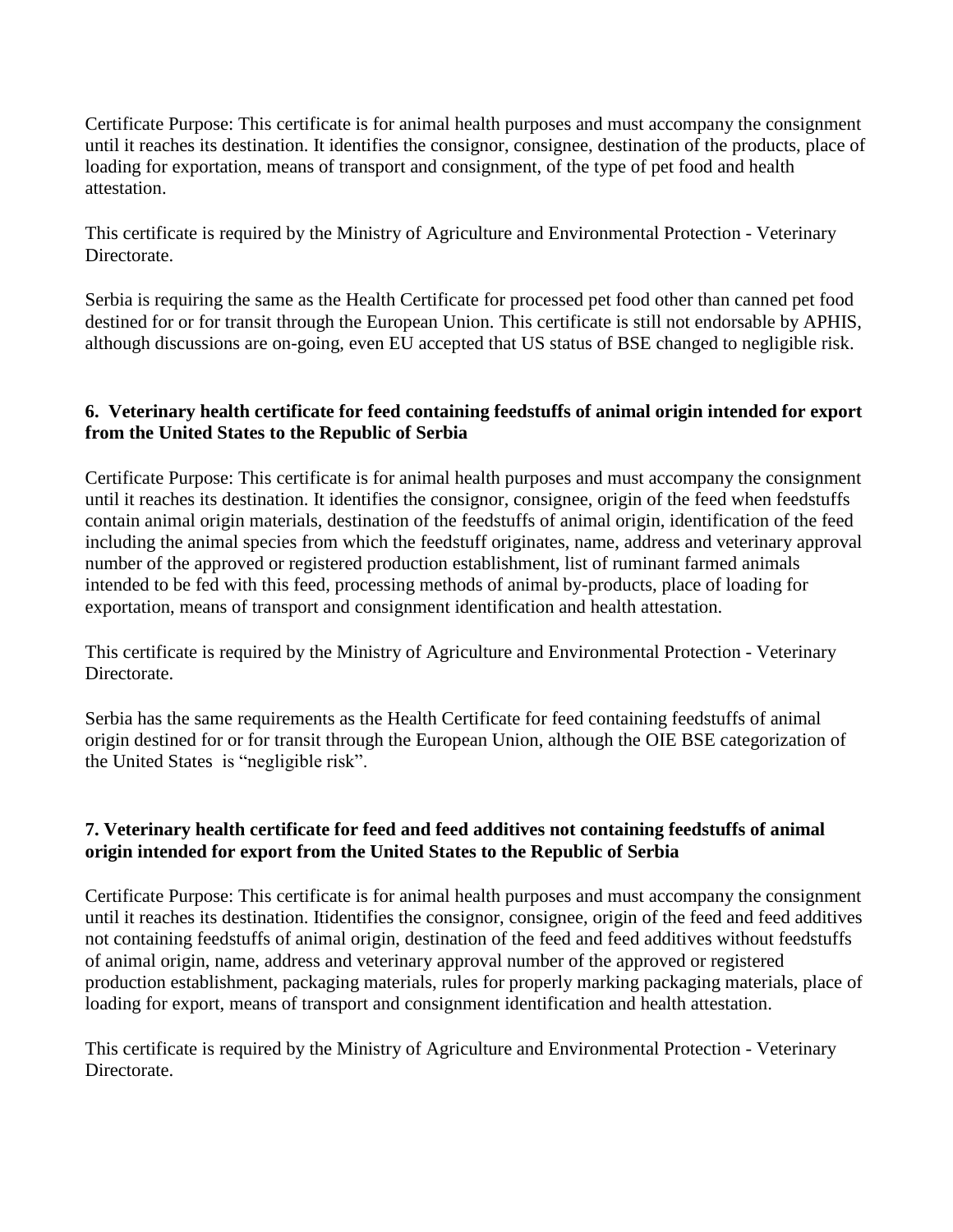Serbia has the same requirements as the Health Certificate for feed and feed additives not containing feedstuffs of animal origin destined for or for transit through the European Union, although the OIE BSE categorization of the United States is "negligible risk".

## **8. Sanitary certificate for dairy products intended for export from the United States to the Republic of Serbia**

This certificate has been harmonized with the related US regulations since 2008. It covers heat-treated milk; milk-based products made from heat-treated milk or heat-treated milk-based products for human consumption for export to the Republic of Serbia.

Certificate Purpose: This certificate is for animal and public health purposes and must accompany the consignment until it reaches its destination. It identifies the consignor, consignee, and the dairy product, and includes a product description as well as a sanitary attestation.

This certificate is required by the Ministry of Agriculture and Environmental Protection -Veterinary Directorate.

For a sample of the required certificate please go to web page: [http://www.aphis.usda.gov/regulations/vs/iregs/products/product\\_serbia.shtml](http://www.aphis.usda.gov/regulations/vs/iregs/products/product_serbia.shtml)

#### **9. Animal health certificate for breeding cattle intended for export from the United States to the Republic of Serbia**

Certificate Purpose: This certificate is for animal health purposes and must accompany the consignment until it reaches its destination. Itidentifies the exporting country, competent ministry, issuing authority, country of destination, animal species, animal identification and description, consignor, consignee, registration number (approval), means of transport and consignment and animal health information.

This certificate was harmonized with the related U.S. regulation in July 2011.

The certificate is required by the Ministry of Agriculture and Environmental Protection - Veterinary Directorate.

For a sample of the required certificate please go to web page: [http://www.aphis.usda.gov/regulations/vs/iregs/animals/animal\\_serbia.shtml](http://www.aphis.usda.gov/regulations/vs/iregs/animals/animal_serbia.shtml)

## **10. Health certificate for bovine semen intended for export from the United States of America to the Republic of Serbia**

Certificate Purpose: This certificate is for animal health purposes and must accompany the consignment until it reaches its destination. It identifiesthe semen the country of collection, origin of the semen, the destination of the semen, the donor animal and provides health attestations.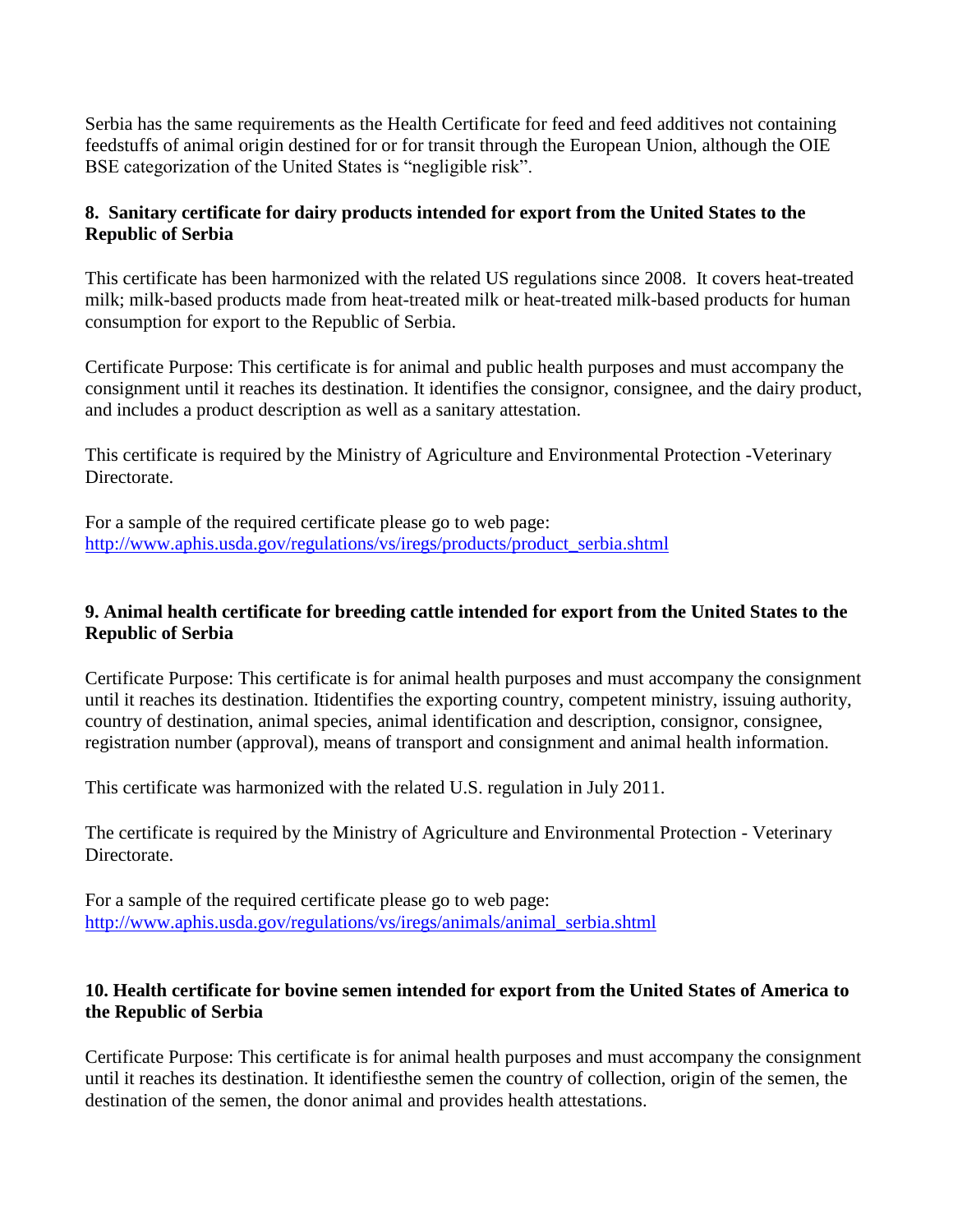This certificate is harmonized with the related U.S. regulation in November 2009.

The certificate is required by the Ministry of Agriculture and Environmental Protection, Veterinary Directorate.

For a sample of the required certificate please go to web page: [http://www.aphis.usda.gov/regulations/vs/iregs/animals/animal\\_serbia.shtml](http://www.aphis.usda.gov/regulations/vs/iregs/animals/animal_serbia.shtml)

## **11. Health certificate for bovine embryos intended for export from the United States of America to the Republic of Serbia**

Certificate Purpose: This certificate is for animal health purposes and must accompany the consignment until it reaches its destination. It identifies the embryos, the country of collection, the origin of embryos, the destination of the embryos, the donor animals, and provides health attestations.

This certificate was harmonized with the related U.S. regulation in October 2009.

The certificate is required by the Ministry of Agriculture and Environmental Protection - Veterinary Directorate.

For a sample of the required certificate please go to web page: [http://www.aphis.usda.gov/regulations/vs/iregs/animals/animal\\_serbia.shtml](http://www.aphis.usda.gov/regulations/vs/iregs/animals/animal_serbia.shtml)

## **12. Health certificate for Class B shell eggs intended for export from the United States into the Republic of Serbia**

Certificate Purpose: This certificate is for animal and public health purposes and must accompany the consignment until it reaches its destination. It identifies the consignor, consignee, and the country of origin, the country and place of destination, the commodities, the means of transport, and provides the health attestation.

The certificate is required by the Ministry of Agriculture and Environmental Protection -Veterinary Directorate.

This health certificate was harmonized in 2013. The Serbian Veterinary Service will accept the EU model Export Health Certification for destination or for transit issued by USDA's Agriculture Marketing Service (AMS).

For more info on the required certificate please go to web page: <http://www.ams.usda.gov/AMSv1.0/PYEggExport>

For a list of the plants eligible to export to Serbia please go to web page: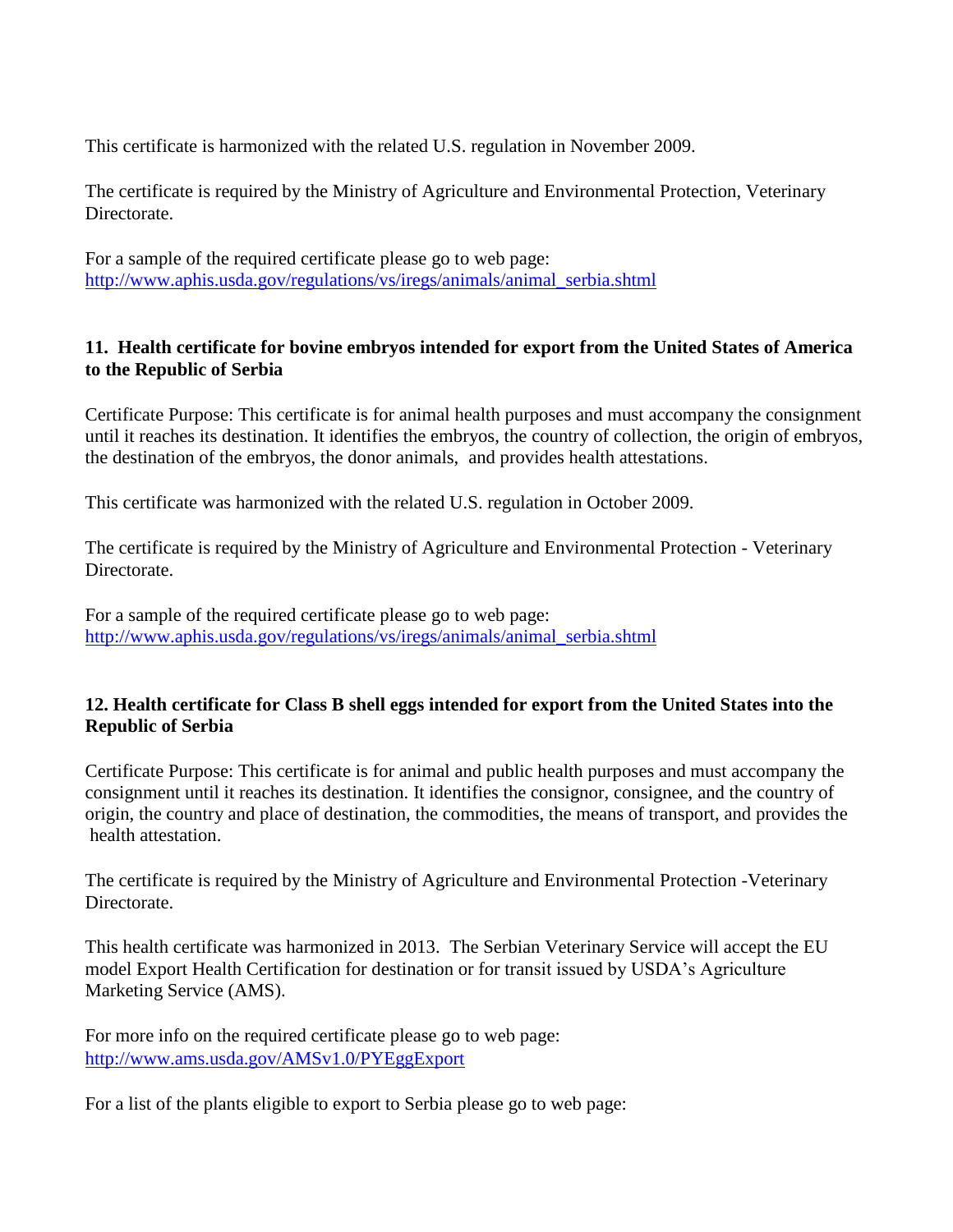<http://www.ams.usda.gov/AMSv1.0/getfile?dDocName=stelprdc5098398>

## **13. Health certificate for registered equidae for breeding and production intended for export from the United States of America and Canada into the Republic of Serbia**

Certificate Purpose: This certificate is for animal health purposes and must accompany the consignment until it reaches its destination. It identifiesthe animal, the origin and destination of the animal, and provides health attestations.

The certificate is required by the Ministry of Agriculture and Environmental Protection - Veterinary Directorate.

APHIS is working with the Ministry to agree on a harmonized certificate.

## **14. Health certificate for meat products intended for export from the United States to the Republic of Serbia**

Certificate Purpose: This certificate is for animal and public health purposes and must accompany the consignment until it reaches its destination. It identifies the country of origin, the country and place of destination, describes the meat products, the origin of the meat products, the destination of the meat products and provides health attestations.

The certificate is required by the Ministry of Agriculture and Environmental Protection - Veterinary **Directorate** 

For the US health certificate for meat products see: <http://www.fsis.usda.gov/wps/portal/fsis/topics/international-affairs/exporting-products/export-checklist>

## **15. Veterinary health certificate FSIS Form No. 9060-5 for exports of poultry meat and poultry meat products**

Certificate Purpose: This certificate is for animal and public health purposes and must accompany the consignment of poultry meat and poultry meat products until it reaches its destination. It identifies the poultry meat and poultry meat products, the exporter, importer, country of origin, type of product, packaging, labeling and provides health attestations.

This certificate was harmonized with the related U.S. regulation in 2005. <http://www.fsis.usda.gov/wps/portal/fsis/topics/international-affairs/exporting-products/export-checklist>

The certificate is required by the Ministry of Agriculture and Environmental Protection - Veterinary **Directorate**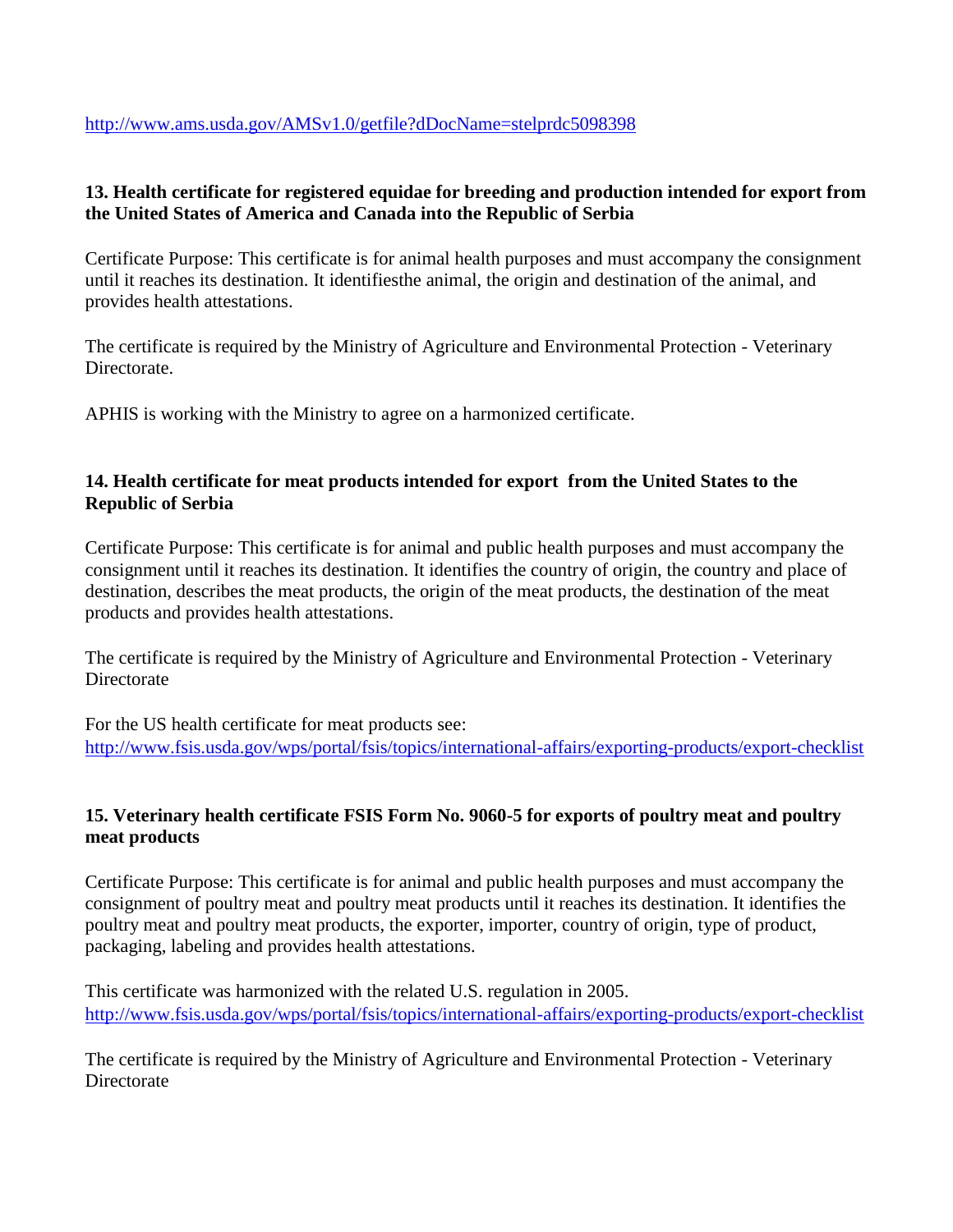## **16. Certificate of wholesomeness and FSIS Form 9235-1 for exports of poultry meat and poultry products**

Certificate Purpose: This certificate is for animal and public health purposes and must accompany the consignment of poultry meat and poultry products until it reaches the place of destination.

This certificate was harmonized with the related U.S. regulation in 2005. [http://www.fsis.usda.gov/wps/portal/fsis/topics/international-affairs/exporting-products/export-library](http://www.fsis.usda.gov/wps/portal/fsis/topics/international-affairs/exporting-products/export-library-requirements-by-country/Serbia)[requirements-by-country/Serbia](http://www.fsis.usda.gov/wps/portal/fsis/topics/international-affairs/exporting-products/export-library-requirements-by-country/Serbia)

The certificate is required by the Ministry of Agriculture and Environmental Protection - Veterinary Directorate.

## **17. Bilingual Certificate for Wholesomeness**

Certificate Purpose: This certificate is for public health purposes and must accompany the consignment until it reaches its destination.

The certificate is required by the Ministry of Agriculture and Environmental Protection - Veterinary **Directorate** 

Both, FSIS Forms 9060-5 and 9235-1, must be signed by an FSIS veterinarian (with name and the function printed after the signature). Importers must obtain an import permit as well.

Import procedures for U.S. poultry meat and poultry meat products destined for the Republic of Serbia can be found in Appendix 1 of this report. A Certificate of Wholesomeness and bilingual Certificate for Wholesomeness can be obtained from USDA's Food Safety Inspection Service (FSIS).

See: [http://www.fsis.usda.gov/wps/portal/fsis/topics/international-affairs/exporting-products/export](http://www.fsis.usda.gov/wps/portal/fsis/topics/international-affairs/exporting-products/export-library-requirements-by-country/Serbia)[library-requirements-by-country/Serbia](http://www.fsis.usda.gov/wps/portal/fsis/topics/international-affairs/exporting-products/export-library-requirements-by-country/Serbia)

## **18. Health certificate for treated hides and skins intended for export from the United States to the Republic of Serbia**

Certificate Purpose: This certificate is for animal health purposes and must accompany the consignment until it reaches its destination. It is for identification of the destination, country of origin, origin of hides and skins, and health attestations.

The certificate is required by the Ministry of Agriculture and Environmental Protection - Veterinary Directorate.

Serbia has the samerequirements as theHealth Certificate for treated hides and skins destined for transit through the European Union. This certificate is still not endorsable by APHIS, but is in the process of being harmonized.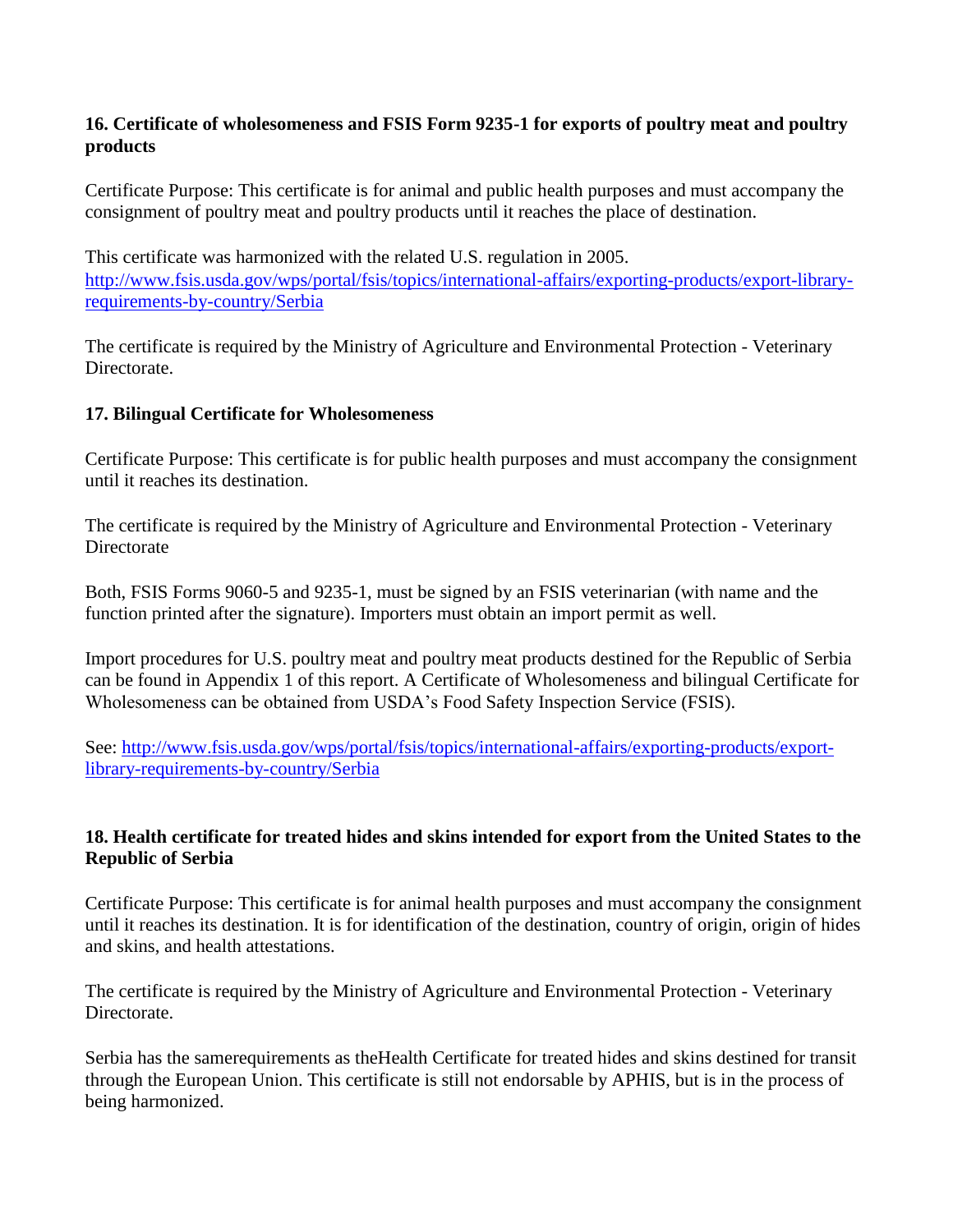## **19. Health certificate for aquaculture animals for farming, relaying, put and take fisheries and open ornamental facilities intended for export from the United States to the Republic of Serbia**

Certificate Purpose: This certificate is for animal health purposes and must accompany the consignment until it reaches the place of destination. It identifies the consignment, the origin of the product, the general and specific species requirements, the transport and labeling requirements, the destination of the product and provides health attestations.

The certificate is required by the Ministry of Agriculture and Environmental Protection - Veterinary Directorate.

Serbia has the same requirements as the Health Certificate for aquaculture animals for farming, relaying, put and take fisheries and open ornamental facilities destined for or transiting through the European Union. This certificate is still not endorsable by APHIS, although discussions are on-going.

## **20. Phytosantary Certificate (for plants, plant products and seed materials)**

Certificate Purpose: To certify that the plant product or other regulated articles described herein has been inspected and/or tested according to appropriate official procedures and are considered to be free of quarantine pests specified by the importing contracting party, and to confirm the phytosanitary requirements of the importing contracting party are being met, including those for regulated nonquarantine pests. The certificate also serves to identify treatments and describe the consignment.

The certificate is required by the Ministry of Agriculture and Environmental Protection -Plant Protection Directorate.

Phytosanitary Certificate, PPQ Form 577, is sometimes referred to as a FPC (Federal Phytosanitary Certificate) by certifying officials in the United States.

See: [http://www.aphis.usda.gov/import\\_export/plants/plant\\_exports/downloads/ppq577.pdf](http://www.aphis.usda.gov/import_export/plants/plant_exports/downloads/ppq577.pdf)

## **21. Phytosanitary Certificate for Re-export (for plants, plant products and seed materials)**

Certificate Purpose: Phytosanitary Certificate for Re-export, PPQ Form 579 (also referred to as FPC-R), certifies that based on an original foreign phytosanitary certificate and/or an additional inspection, the plants or plant products that officially entered the United States are considered to conform to the current phytosanitary regulations of the importing country, and have not been subjected to the risk of infestation or infection during storage in the United States.

The certificate is required by the Ministry of Agriculture and Environmental Protection -Plant Protection Directorate.

Phytosanitary Certificate, PPQ Form 579, is sometimes referred to as a FPC-R (Federal Phytosanitary Certificate Re-Export).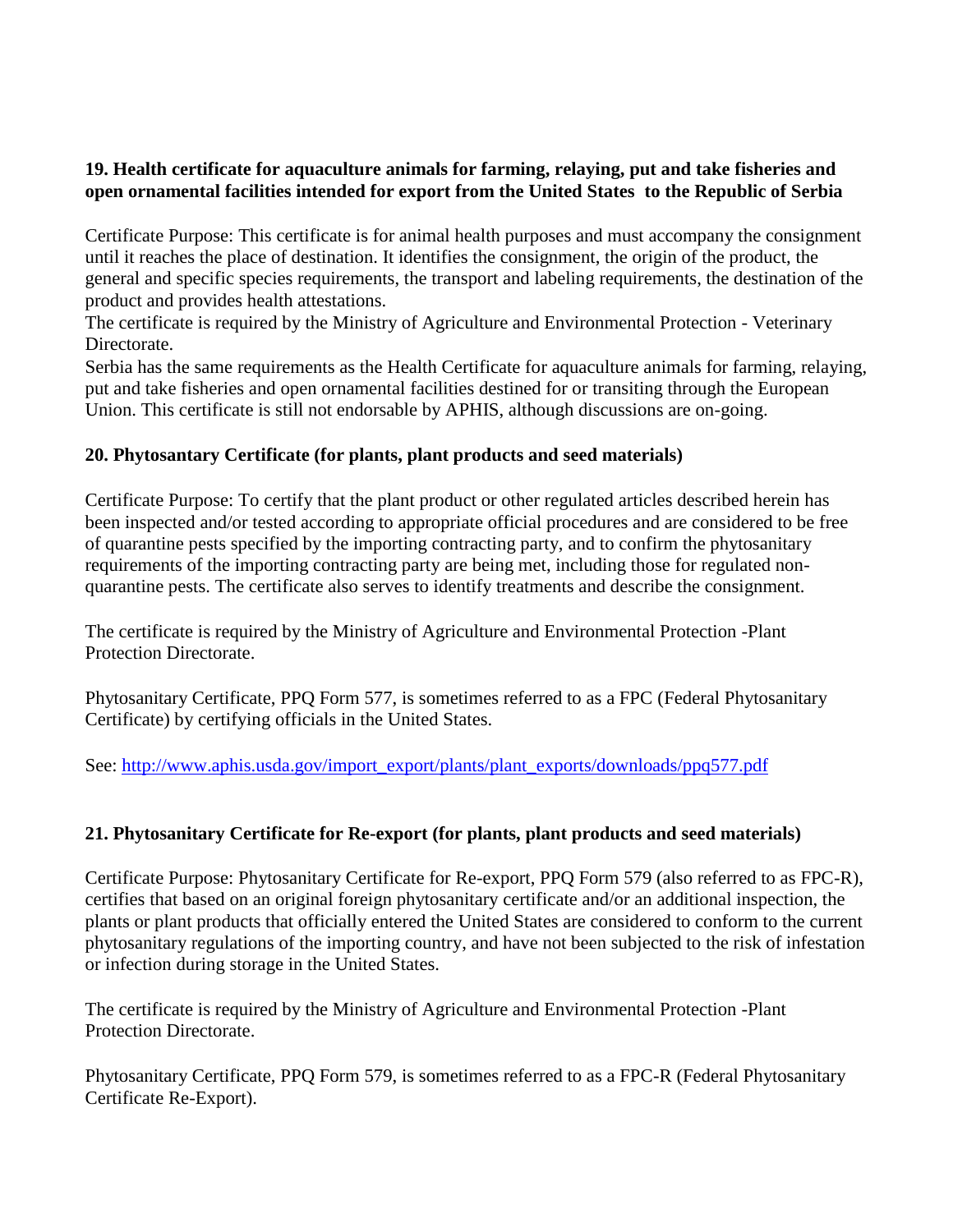## **22. Health Certificate for beef and beef products intended for export from the United States to the Republic of Serbia**

Certificate Purpose: This certificate is for animal and public health purposes and must accompany the consignment until it reaches its destination. It identifies the consignor, the consignee, the origin of the meat and meat products, the intended destination of the meat and meat products, the establishment address, the registration (approval) number, the means of transport and consignment details, , the individual types of meat and meat products included in the consignment and provides animal health attestations.

The certificate is required by the Ministry of Agriculture and Environmental Protection -Veterinary Directorate.

The USDA's Food Safety Inspection Service (FSIS) is currently discussing the international standards and Serbia's testing requirements with the Serbian Veterinary Directorate. Serbia's Veterinary Officials currently are only willing to allow demandingUS beef/beef products entry if they are accompanied by an export certificate for the EUmarket, even though Serbia is not yet an EU member and it could be several years before it becomes one. Serbia also is following the EU's BSE and hormone policies and restrictions, even though the hormone policy was found to be non-compliant with the World Trade Organization's (WTO) Sanitary and Phytosanitary Agreement,As part of Serbia's WTO accession process., the US expects Serbia to follow the provisions of the SPS Agreement and to adopt science based standards.

## **23. Quality Certificate for plants and plant products intended for export from the United States to the Republic of Serbia**

Certificate Purpose: To certify that the plant and/or plant product has been inspected and/or tested according to the appropriate official procedures and are considered to be in compliance with the standards of the importing contracting party.

The certificate is required by the Ministry of Agriculture and Environmental Protection - Plant Protection Directorate<http://www.uzb.minpolj.gov.rs/index.php?lang=en>

## **24. Certificate of Organic Products**

Certificate Purpose: To attest that the imported products comply with the rules on organic production methods, as set out by the controlled body mentioned in the same document.

Currently foreign certificates for Organic Products must be re-certified and issued by one of the seven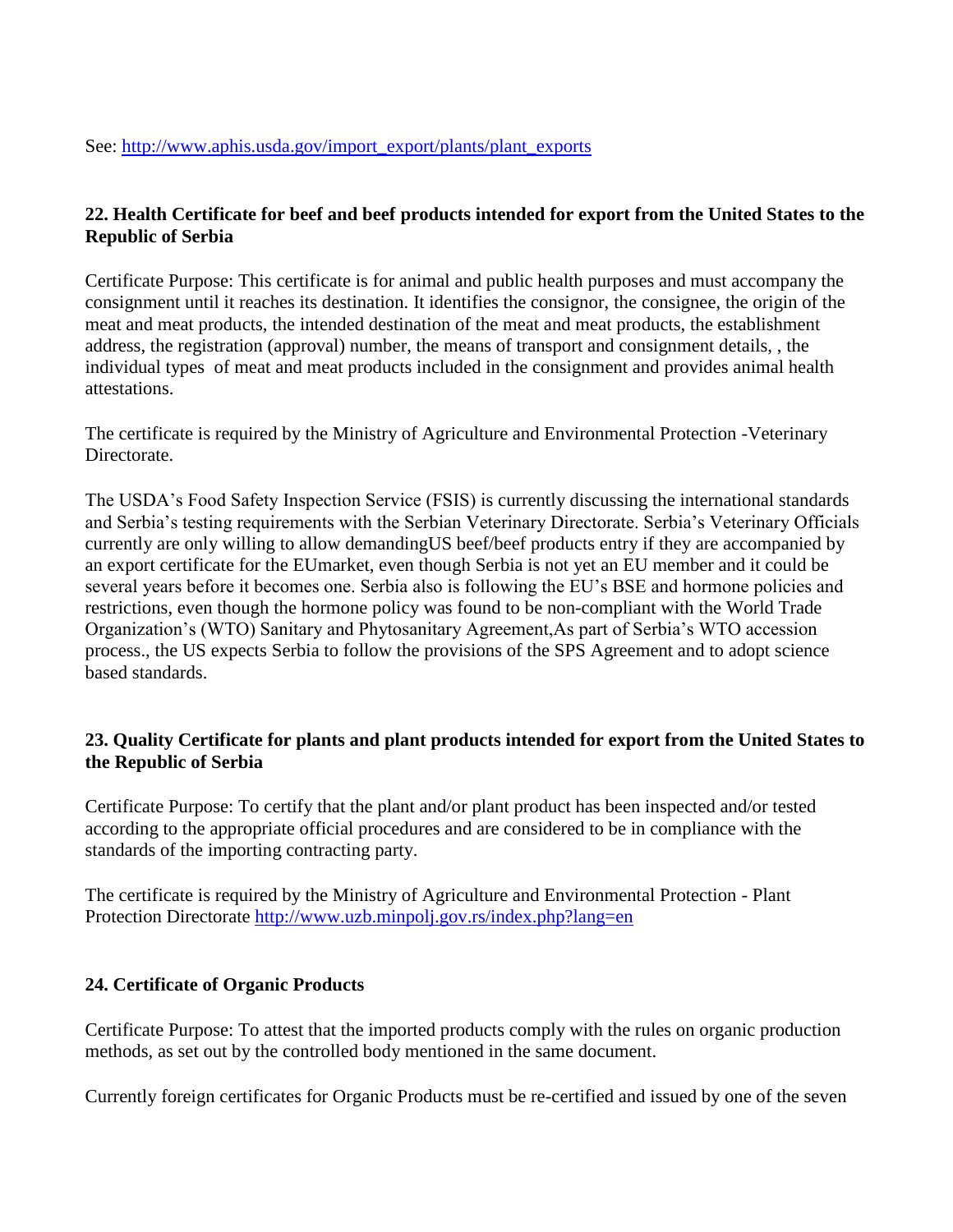recognized institutions listed below. Final authorization of these institutions is given each year by the Serbian Ministry of Agriculture and Environmental Protection (according to the "Official Gazette" RS 132/143 from December 9, 2014). For CY2015, the Ministry of Agriculture and Environmental Protection approved the following institutions:

#### 1. **"CONTROL UNION DANUBE"**

 Address: Boulevard Mihajla Pupina 21/6, 11070 New Belgrade, Serbia Phone: + 381 11 213 9541 E-mail: [spopovic@controlunion.com](mailto:spopovic@controlunion.com) Web page: [www.certification.controlunion.com](http://www.certification.controlunion.com/)

## 2. **"ECOCERT BALKAN DOO BEOGRAD"**

 Address: Glavna 13M/III, 11080 Zemun, Serbia Phone: + 381 11 2198 352 E-mail: [office.balkan@ecocert.com](mailto:office.balkan@ecocert.com) Web page:<http://www.ecocert.rs/>

#### 3. **"ОRGANIC CONTROL SYSTEM"**

 Address: Trg Cara Jovana Nenada 15/I, 24000 Subotica, Serbia Phone: + 381 24 554 600 E-mail: [info@organica.rs](mailto:info@organica.rs) Web page: [www.organica.rs](http://www.organica.rs/)

## 4. **"TMS CEE"**

 Address: Rudnicka 2, 11000 Belgrade, Serbia Phone: + 381 11 244 1111 E-mail: [office@tms.rs](mailto:office@tms.rs) Web page:<http://www.tms.rs/>

## 5. **"ETKO PANONIJA"**

 Address: Trg Slobode 3, 21000 Novi Sad, Serbia Phone: + 381 21 3101513 Web page : <http://etkopanonija.org/usluge-sertifikacije>

#### 6. **"CENTAR ZA ISPITIVANJE NAMIRNICA CIN",**

 Address: Zmaj od nocaja 11, 11000 Belgrade, Serbia Phone: + 381 11 2625 077 E-mail: [kontakt@cin.co.rs](mailto:kontakt@cin.co.rs) Web page:<http://www.cin.co.rs/>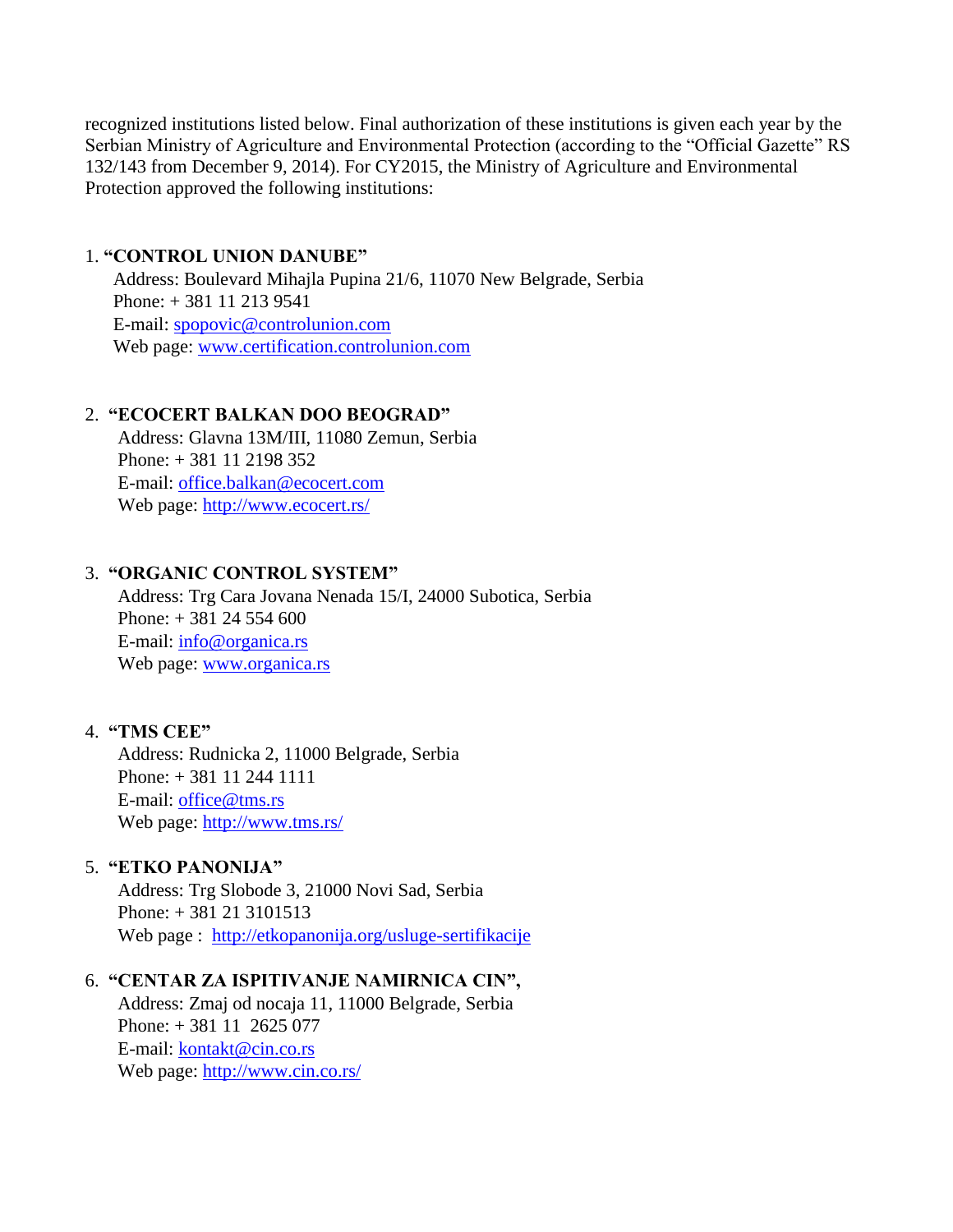## 7. **"ECOVIVENDI"**

 Address: Voje Veljkovica 5, II/10, 11000 Belgrade, Serbia Phone: + 381 11 2451 377 E-mail: [office@ecovivendi.rs](mailto:office@ecovivendi.rs) Web page:<http://ecovivendi.rs/>

The certificate is required by the Ministry of Agriculture and Environmental Protection, Plant Protection Directorate http://www.uzb.minpoli.gov.rs/index.php?lang=en.

A list of US organic certifying agents under the National Organics Program can be obtained from the following website: [http://www.ams.usda.gov](http://www.ams.usda.gov/)

## **25. Health Certificate (for food products and alcoholic beverages)**

Certificate Purpose: To certify that the food product has been inspected and/or tested according to the relevant official procedures and are in accordance with the country of export's legislation. It contains the declaration of the official authority stating that the product is fit for human consumption or for production of food intended for human consumption.

The certificate is required by the Ministry of Agriculture and Environmental Protection and the Ministry of Health.

A certificate of Free Sale from the Food and Drug Administration can be obtained from the following website:<http://www.fda.gov/Food/NewsEvents/ConstituentUpdates/ucm307264.htm>

## **26. Certificate of Origin (for food products and alcoholic beverages)**

Certificate Purpose: To certify the origin of the foodproduct. The certificate is required by the Ministry of Agriculture and Environmental Protection and the Ministry of Health.

A certificate of origin can be obtained from most US chambers of commerce.

## **27. Certificate of Quality (for food products and alcoholic beverages)**

Certificate Purpose: To certify that the food product has been inspected and/or tested according to the relevant official procedures and are considered to be in compliance with the standards of the importing contracting party. The certificate content is specific to the actual product but usually contains analyzed parameters, physical and chemical characteristics, heavy metals analysis, a microbiological statement, ingredient list and nutritional value.

<http://www.fda.gov/Food/NewsEvents/ConstituentUpdates/ucm307264.htm>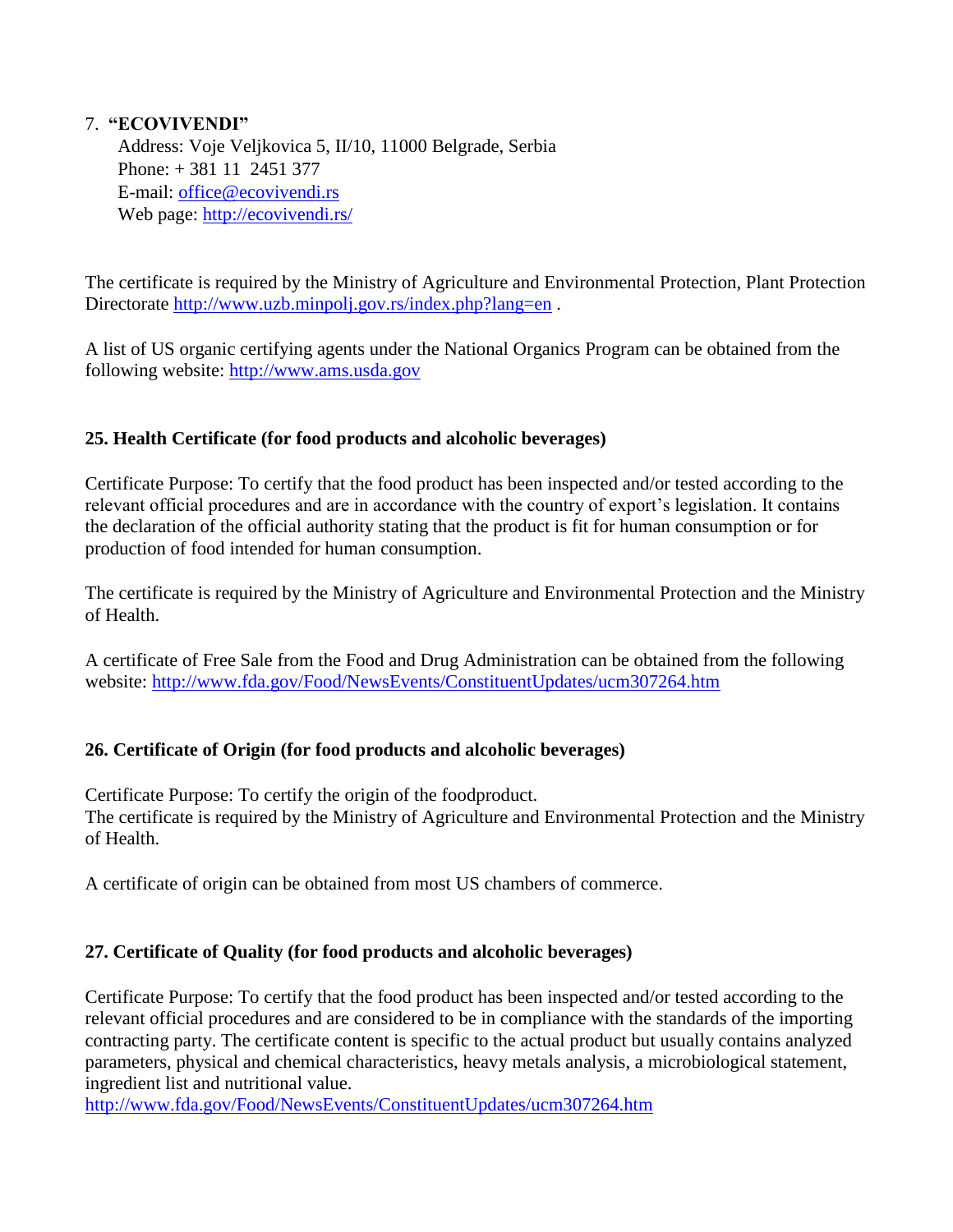The certificate is required by the Ministry of Agriculture and Environmental Protection and the Ministry of Health.

## **28. International Seed Testing Association (ISTA) Certificate (Seed materials)**

Certificate Purpose: To certify seed quality. It contains the following information: stamp of the testing and issuing laboratory, name of applicant, species, cultivars, category, marks and weight of lot, analysis results, status of certificate, number of containers, etc.

The certificate is required by the Ministry of Agriculture and Environmental Protection.

To review this certificate please, see the following web page: <http://www.seedtest.org/en/home.html>

## **29. Organization for Economic Co-operation and Development (OECD) varietal certification of seed for international trade (Seed materials)**

Certificate Purpose: To certify the variety and origin of the seed material.

The certificate is required by the Ministry of Agriculture and Environmental Protection <http://www.mpzzs.gov.rs/> and<http://www.uzb.minpolj.gov.rs/index.php?lang=en> [http://www.oecd.org/#](http://www.oecd.org/)

## **30. Certification on Radiation (for Food Products)**

Certificate Purpose: Certifies the level of radiation in the imported food product. The Inspector may ask for this certificate, especially if the goods are coming from an area or country where higher levels of radiation have been registered or suspected.

The certificate is required by the Ministry of Agriculture and Environmental Protection and the Ministry of Health. For US products this certificate can be obtained from FAS/Commodities and Products. [http://www.fas.usda.gov/commodities.](http://www.fas.usda.gov/commodities)

## **Section III. Specific Attestations Required on Export Certificate(s)**

All certificates, the ones that are standardized and the ones that are not standardized are listed in Section I. Certificates that are not standardized by the Serbian Government must be issued by an independent and accredited institution in the exporting country. In addition, the Serbian Ministry of Agriculture and Environmental Protection will authorize accredited institutions in Serbia that deal with organic product certification to re-issue certificates for all imported organic products based on the certificates and import documents from the country of origin.

## **Section IV. Government Certificate's Legal Entry Requirements**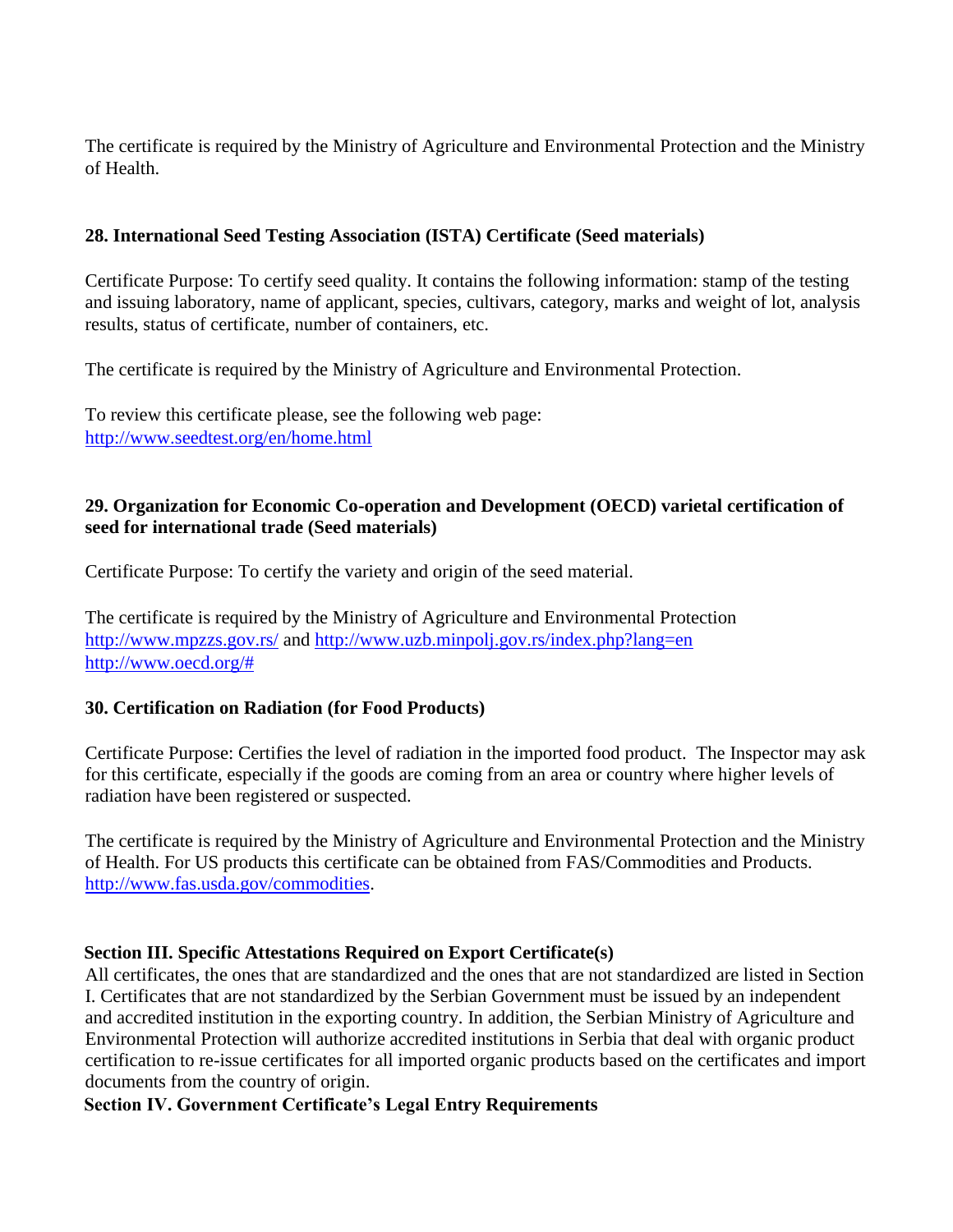All certificates listed in this report must accompany a product at the time of entry and must be original. They are applied to single shipments only.

Serbia does not accept the supplier or manufacturer export declaration as a proof of compliance with Serbian regulations and standards. Furthermore, inspectors have the right to ask for additional information from the producer or other related certification from the competent authorities in the exporting country. For the non-standardized certificates listed in Section I, Serbia will accept a Stateissued export certificates from the United States, if these certificates are in accordance with Serbian legislation.

#### **Section V. Other Certification/Accreditation Requirements**

For food imports, international certificates on the health safety of the consignment are recognized based on bilateral and multilateral conventions as issued by the competent authority of the exporting country. If the conventions are non-existent, recognition of the international certificates and other documents will be carried out on a case by case basis.

Beside the specific and aforementioned certificate(s), all imported goods must be accompanied by commercial invoices and transportation documents at the time of entry into the Republic of Serbia.

## **Appendix I. Electronic Copy or Outline of Each Export Certificate**

Electronic copies of Export Certificates can be founded on web links in the report. For other certificates that are not available on-line, or for more details, please contact:

## **FAS Office Belgrade, Serbia**

Phone: +381 11 706 4158 and +381 11 706 4403 E-mail: [tatjana.maslac@fas.usda.gov](mailto:tatjana.maslac@fas.usda.gov) Web page:<http://serbia.usembassy.gov/fas.html>

## **Serbian Ministry of Agriculture and Environmental Protection**

Nemanjina 22-26, 11000 Belgrade, Serbia Phone: ++ 381 11 260 7960 Fax: ++ 381 11 260 7961 E-mail: [office@minpolj.gov.rs](mailto:office@minpolj.gov.rs) Web page:<http://www.mpzzs.gov.rs/>

## **Other Available Reports:**

For more information on the Serbian legislations concerning food safety, animal identification, pesticides and contaminants, planting seeds and labeling requirements, please refer to the Serbia GAIN FAIRS Country Annual Report for 2014, No. RB1413. This report also contains contact information of relevant government agencies.

<http://gain.fas.usda.gov/Lists/Advanced%20Search/AllItems.aspx>

The sanitary requirements and veterinary regulations, standards, testing fees and sampling procedures